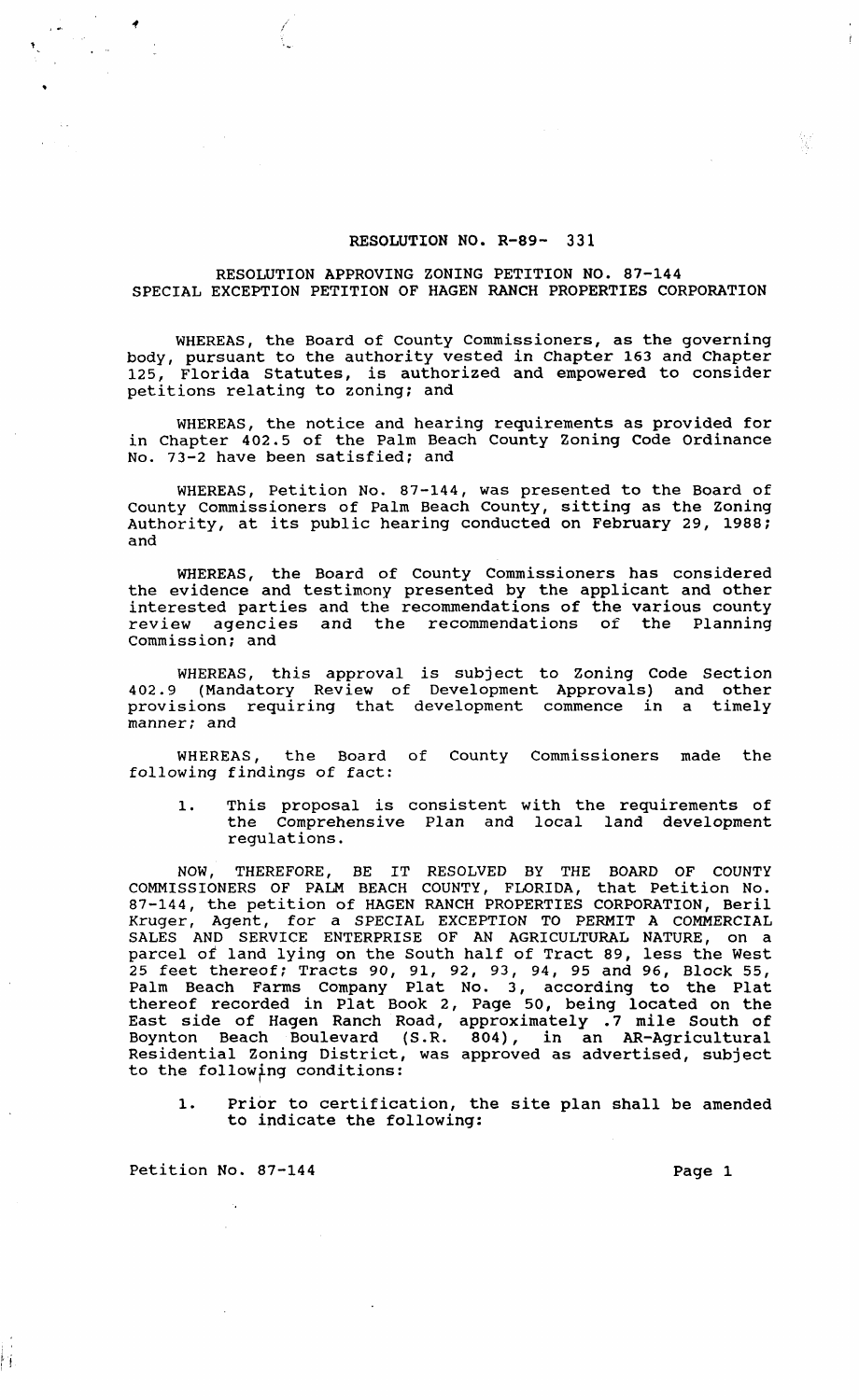a. required paved parking areas

I

 $\lambda_{\rm{eff}} \gtrsim 2$ 

 $\sim$   $\lambda$ 

 $\sim$   $\alpha$ 

- b. required landscaping in paved parking areas
- c. required landscaping between all vehicular use areas and interior lot lines of abutting areas and incorporate include trees 30 feet on center only
- d. dimensions of interior circulation routes
- e. the access shall be moved to the south to allow for the planting of trees and installation of the required five (5) foot landscape strip
- f. an elevation clearly explaining the mulching and topsoil production process as it will occur on site.
- g. the labeling of material and approximate quantities stored in individual locations on site.
- 2. Prior to site plan certification, the petitioner shall construct a barrier in the open area along the north property line (as indicated on the airphoto submitted with exhibit No. 17) to prohibit cross access and the storage of materials on the site to the north. This barrier shall be either:
	- a. A three (3) foot hedge that will attain a height of six (6) feet in two years; or
	- b. Treated 4 x 4 lumber posts spaced four feet on center set in concrete; or
	- c. Canopy trees spaced 20 feet on center; or
	- d. Any other suitable means acceptable to the Zoning Division.
- 3. Prior to site plan certification, the petitioner shall submit a revised survey and ground photos of the site which will substantiate the removal of all illegal structures on site.
- 4. The petitioner shall either remove the portion of any structure that lies within the setback area or seek relief from the Board of Adjustment.
- 5. Prior to site plan certification, the petitioner shall subhit a copy of all the building permits issued on submit a copy of air and barraing permits issued on<br>site. The petitioner shall delineate upon the site plan site. The petitioner shall defineate upon the site plan<br>the building permit number and year it was issued for each structure shown.

Petition No. 87-144 **Page 2** Page 2

 $\mathbb{R}^n \times \mathbb{R}^{n \times n}$ 

 $\lambda_1,\lambda_2$  )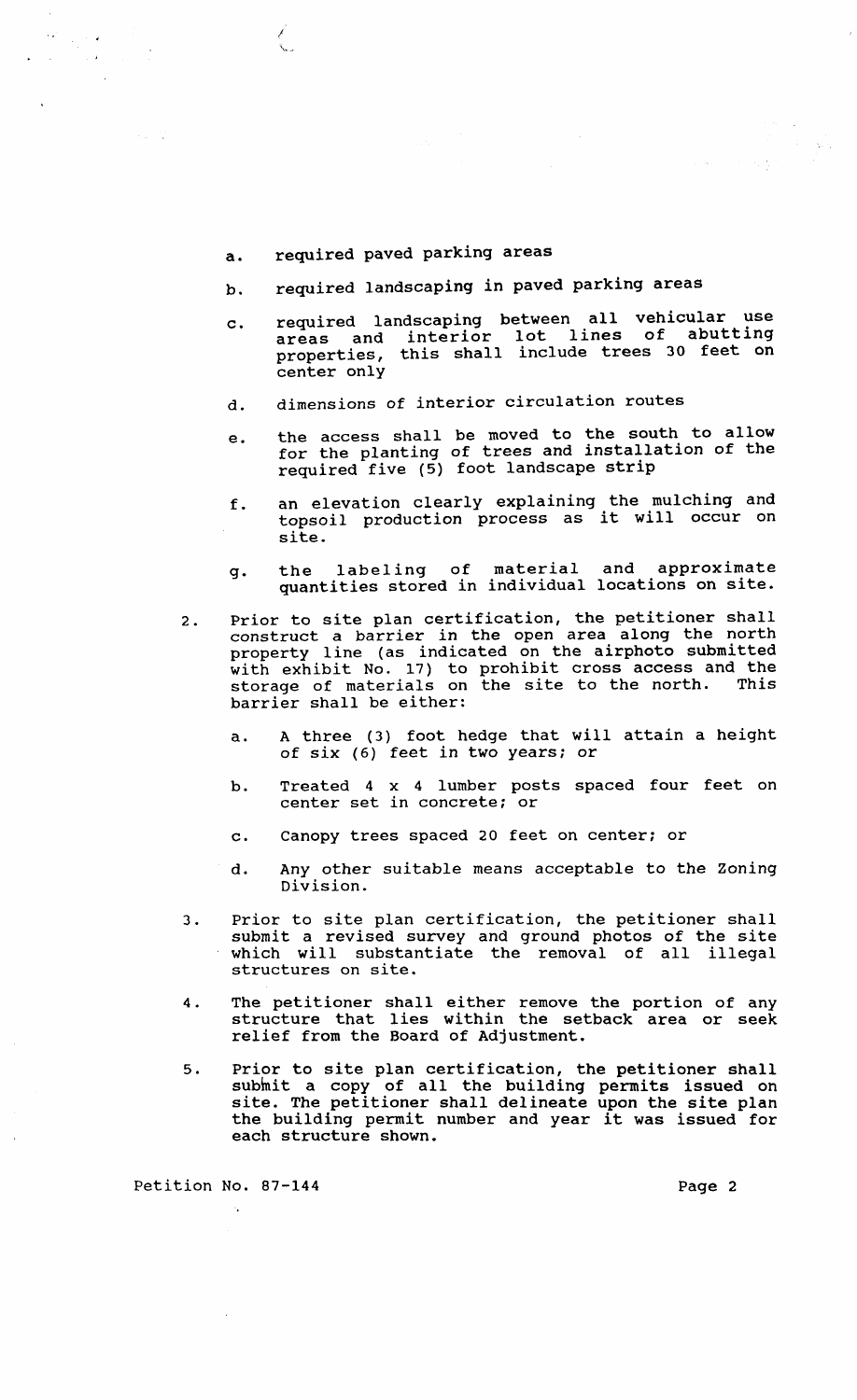- 6. No composting shall take place on site. Use of the site shall be limited to potting soil processing and nursery.
- 7. The petitioner shall provide a 25 foot landscape buffer along Hagen Ranch Road and shall supplement this buffer with a double, alternate row of canopy trees planted 30 feet on center. This 25 foot buffer shall also contain a six foot high bern hedge combination. The trees shall be native canopy trees a minimum of 10 feet in height upon planting.
- 8. The developer shall retain the stormwater runoff in accordance with all applicable agency requirements in accordance with air appricable agons, requirements in at a minimum, this development shall retain onsite three (3) inches of the stormwater runoff generated by a three (3) year-one (1) hour storm as required by the Permit section, Land Development Division. The drainage system shall be maintained in an acceptable condition as approved by the county Engineer. In the event that the drainage system is not adequately maintained as determined by the County Engineer, this mathed has decermined by the code Enforcement Board for enforcement.

The developer shall design the drainage system such that storm water runoff from the parking areas and paved surfaced shall be separate from those areas which may contain hazardous or undesirable waste from the proposed site.

- 9. The property owner shall reconstruct the existing shell rock turnout to provide for a paved driveway a minimum of 100 feet and relocate the existing drive a minimum of 25 feet south of this existing location concurrent with onsite paving and drainage improvements.
- 10. The property owner shall pay a Fair Share Fee in the amount and manner required by the "Fair Share amount and manner required by the "rair share<br>Contribution for Road Improvements Ordinance" as it presently exists or as it may from time to time be amended. The Fair Share Fee for this project presently is \$4,019.00 (150 trips X \$26.79 per trip).
- 11. Prior to site plan approval the developer shall establish a limited access easement along Hagen Ranch Road subject to approval by the County Engineer.
- 12. No, off-premise signs shall be permitted on the site.
- 13. The application and engineering plans, calculations, etc. to construct well and/or septic tank must be submitted to the Health Department prior to site plan

Petition No. 87-144 Page 3

 $\frac{1}{\sqrt{2}}\left(\frac{1}{2}\right)^{\frac{1}{2}}\left(\frac{1}{2}\right)^{\frac{1}{2}}$ 

Æ.

 $\frac{1}{2}$  .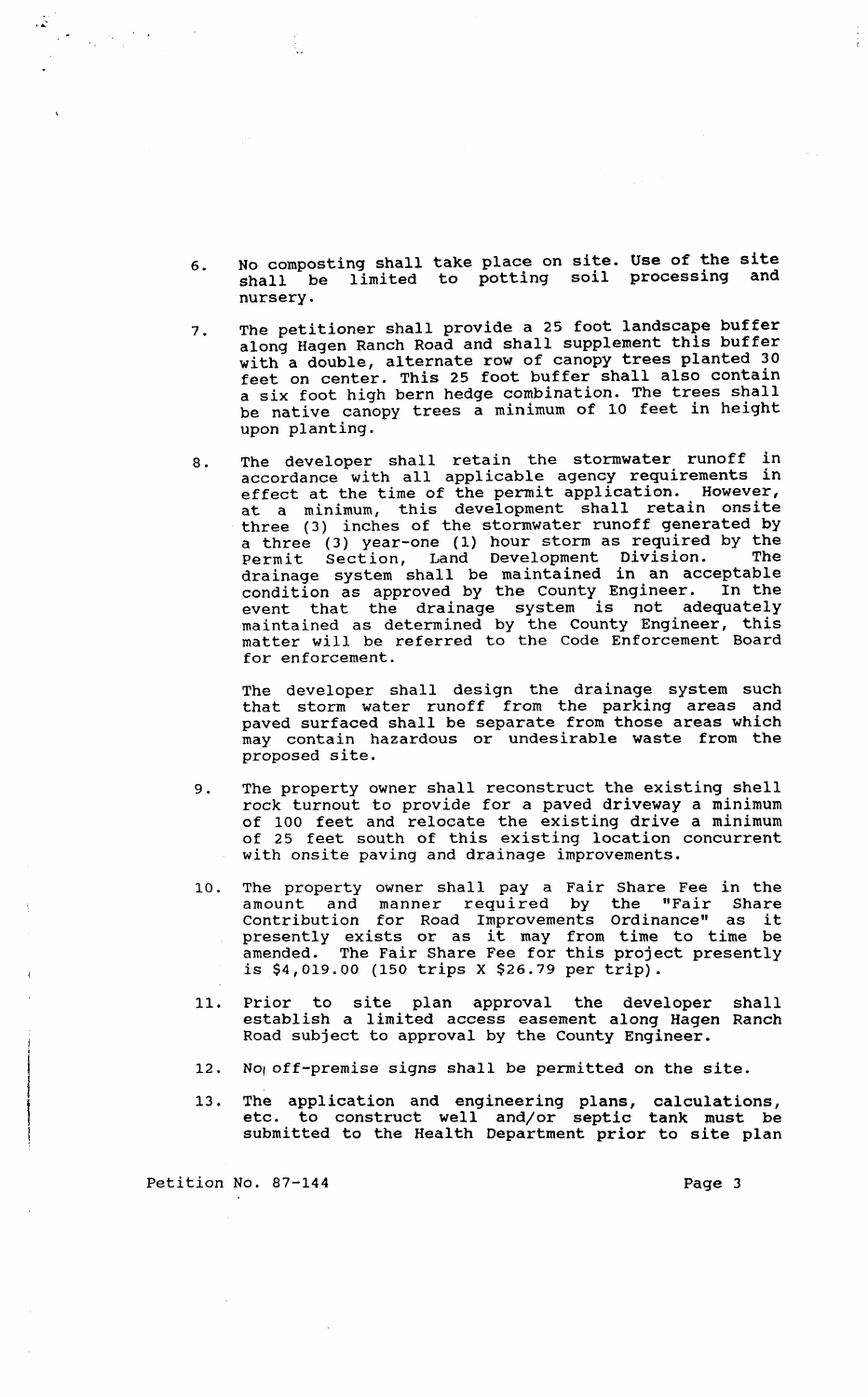approval (or prior to issuance of Building Permit for straight rezoning).

- 14. The mulching activity that is currently occurring in the southwest corner of the site shall be relocated to the center of the site with a minimum setback of 200 feet from all property lines.
- 15. Prior to site plan certification, the petitioner shall demonstrate to the satisfaction of the Health Department that the operation of the facility satisfies all applicable pollution control requirements, in particular, in order to ensure compliance with regulations governing unconfined emissions of particulate matter, Florida Administrative Code Rule 17-2.610(3), the petitioner shall take reasonable precautions that include, but are not limited to, the following:
	- a. Adequate containment structures at the operational points.
	- b. Sufficient water sprinkling.
- 16. Petitioner shall cease operation upon receipt of a complaint to the Health Department that pollution control rules have been violated. Operation may be resumed upon a determination by the Health Department that no code violation exists or otherwise as provided by law.
- 17. All construction and vegetative debris not associated with the nursery and/or chipping operation shall be removed by April 30, 1988.